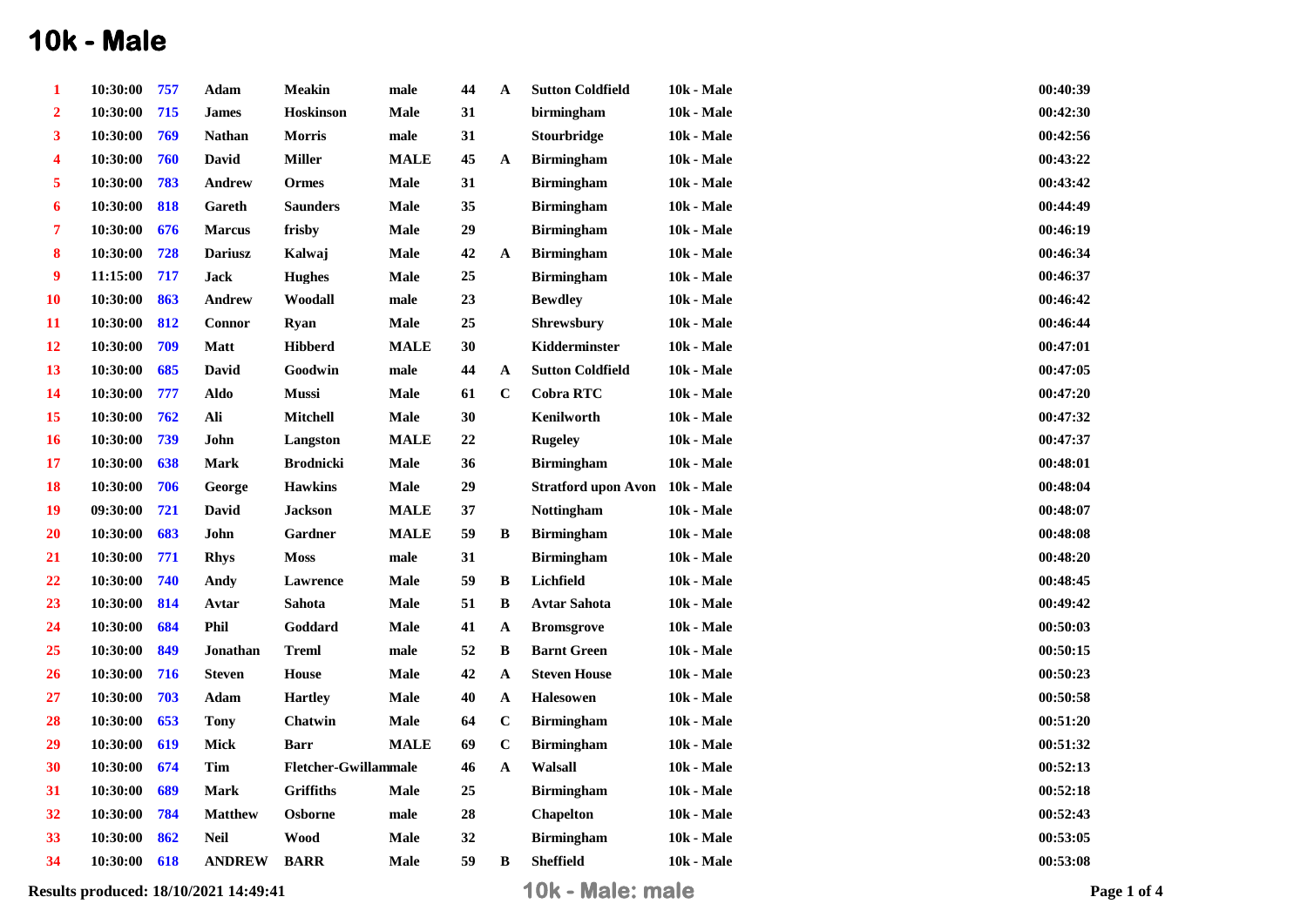| 35 | 09:50:00     | 756         | Archie         | McVicar             | male          | 19     |              | <b>Birmingham</b>       | <b>10k - Male</b> | 00:53:14 |
|----|--------------|-------------|----------------|---------------------|---------------|--------|--------------|-------------------------|-------------------|----------|
| 36 | 10:30:00     | 865         | martyn         | wright              | male          | 31     |              | <b>Birmingham</b>       | <b>10k - Male</b> | 00:53:14 |
| 37 | 09:50:00     | <b>11</b>   | Jon            | <b>Armour</b>       | <b>Male</b>   | 52     | B            | <b>COVENTRY</b>         | <b>10k - Male</b> | 00:53:24 |
| 38 | 10:30:00     | 850         | Jon            | <b>Uphoff</b>       | male          | 24     |              | Kidderminster           | <b>10k - Male</b> | 00:53:24 |
| 39 | 10:30:00     | 837         | William        | <b>Stevens</b>      | male          | 24     |              | Kidderminster           | <b>10k - Male</b> | 00:53:43 |
| 40 | 10:30:00     | 641         | Keith          | <b>Brown</b>        | <b>Male</b>   | 62     | $\mathbf C$  |                         | <b>10k - Male</b> | 00:53:50 |
| 41 | 10:30:00     | 658         | Graeme         | <b>Cook</b>         | <b>MALE</b>   | 41     | A            | <b>Birmingham</b>       | <b>10k - Male</b> | 00:54:00 |
| 42 | 10:30:00     | 858         | <b>Matthew</b> | White               | male          | 26     |              | <b>Birmingham</b>       | 10k - Male        | 00:54:09 |
| 43 | 10:30:00     | 846         | Declan         | <b>Timmins</b>      | <b>Male</b>   | 31     |              | <b>Birmingham</b>       | <b>10k - Male</b> | 00:54:27 |
| 44 | 09:50:00     | 623         | Phil           | <b>Bates</b>        | <b>MALE</b>   | 51     | B            | Cannock                 | 10k - Male        | 00:54:37 |
| 45 | 10:30:00     | 58          | Ray            | <b>Brown</b>        | <b>Male</b>   | 56     | B            | <b>Staffs</b>           | <b>10k - Male</b> | 00:55:12 |
| 46 | 09:50:00     | 859         | Andrew         | Wileman             | Male          | $27\,$ |              | <b>Hinckley</b>         | <b>10k - Male</b> | 00:55:14 |
| 47 | 09:50:00     | 854         | <b>Charles</b> | Wain                | <b>MALE</b>   | 28     |              | <b>Birmingham</b>       | <b>10k - Male</b> | 00:55:21 |
| 48 | 10:30:00     | 720         | Edward         | Ingram              | male          | 33     |              | <b>Sutton Coldfield</b> | 10k - Male        | 00:55:31 |
| 49 | 10:30:00     | 694         | Sam            | <b>Harmer</b>       | <b>Male</b>   | 29     |              | Solihull                | 10k - Male        | 00:55:36 |
| 50 | 10:30:00     | 245         | <b>Andrew</b>  | <b>Oates</b>        | <b>Male</b>   | 51     | B            | <b>Norton Canes</b>     | <b>10k - Male</b> | 00:55:47 |
| 51 | 10:30:00     | 644         | Joshua         | <b>Buckley</b>      | <b>Male</b>   | 15     |              |                         | <b>10k - Male</b> | 00:56:01 |
| 52 | 10:30:00     | 656         | Mark           | Coleman             | male          | 31     |              | <b>Sutton Coldfield</b> | 10k - Male        | 00:57:18 |
| 53 | 10:30:00     | 606         | Will           | <b>Andrews</b>      | <b>Male</b>   | 30     |              | <b>Etwall</b>           | $10k - Male$      | 00:57:29 |
| 54 | 10:30:00     | <b>180</b>  | <b>Khalid</b>  | <b>Igal</b>         | Male          | 43     | $\mathbf{A}$ | <b>Cancer Research</b>  | 10k - Male        | 00:57:41 |
| 55 | 10:30:00     | 820         | <b>Oliver</b>  | <b>Shackleton</b>   | male          | 34     |              | <b>Manchester</b>       | <b>10k - Male</b> | 00:57:45 |
| 56 | 10:30:00     | <b>1188</b> | Michael        | <b>Reidy</b>        | <b>Male</b>   | 56     | B            | <b>Birmingham</b>       | <b>10k - Male</b> | 00:58:11 |
| 57 | 10:30:00     | 834         | Joel           | <b>Spencer</b>      | male          | 20     |              | <b>Bewdley</b>          | <b>10k - Male</b> | 00:58:16 |
| 58 | 10:30:00     | 827         | Amrit          | Singh               | male          | 30     |              | <b>Birmingham</b>       | <b>10k - Male</b> | 00:58:22 |
| 59 | 10:30:00     | 698         | <b>Mark</b>    | <b>Harris</b>       | male          | 45     | $\mathbf{A}$ | <b>Aldridge</b>         | <b>10k - Male</b> | 00:58:46 |
| 60 | 10:30:00     | 707         | Louis          | <b>Hayden-Jones</b> | male          | 26     |              | <b>Birmingham</b>       | 10k - Male        | 00:58:58 |
| 61 | 09:50:00     | 819         | Paul           | <b>Seaton</b>       | male          | 35     |              | wolverhampton           | <b>10k - Male</b> | 00:58:58 |
| 62 | 09:50:00     | 806         | <b>Matt</b>    | <b>Rooth</b>        | Male          | 30     |              | <b>Derby</b>            | 10k - Male        | 00:59:10 |
| 63 | 10:30:00     | 727         | <b>Rashad</b>  | <b>Jurangpathy</b>  | Male          | 33     |              | London                  | <b>10k - Male</b> | 00:59:42 |
| 64 | 10:30:00     | 761         | <b>Samuel</b>  | <b>Miller</b>       | <b>Male</b>   | 30     |              | <b>Derby</b>            | <b>10k - Male</b> | 00:59:46 |
| 65 | 10:30:00 713 |             | Mark           | Hogan               | Male          | 37     |              | <b>Running Club</b>     | <b>10k - Male</b> | 00:59:53 |
| 66 | 10:30:00     | 844         | Ben            | <b>Thorp-Moore</b>  | male          | 32     |              | Solihull                | <b>10k - Male</b> | 00:59:55 |
| 67 | 09:50:00     | 687         | <b>Thomas</b>  | Green               | Male          | 28     |              | Leyland                 | <b>10k - Male</b> | 01:00:04 |
| 68 | 09:50:00     | 803         | John           | Robertson           | <b>MALE</b>   | 51     | B            | <b>Sutton Coldfield</b> | <b>10k - Male</b> | 01:00:48 |
| 69 | 09:50:00     | 802         | <b>James</b>   | Robertson           | $_{\rm male}$ | 42     | A            | <b>Skipton</b>          | <b>10k - Male</b> | 01:00:50 |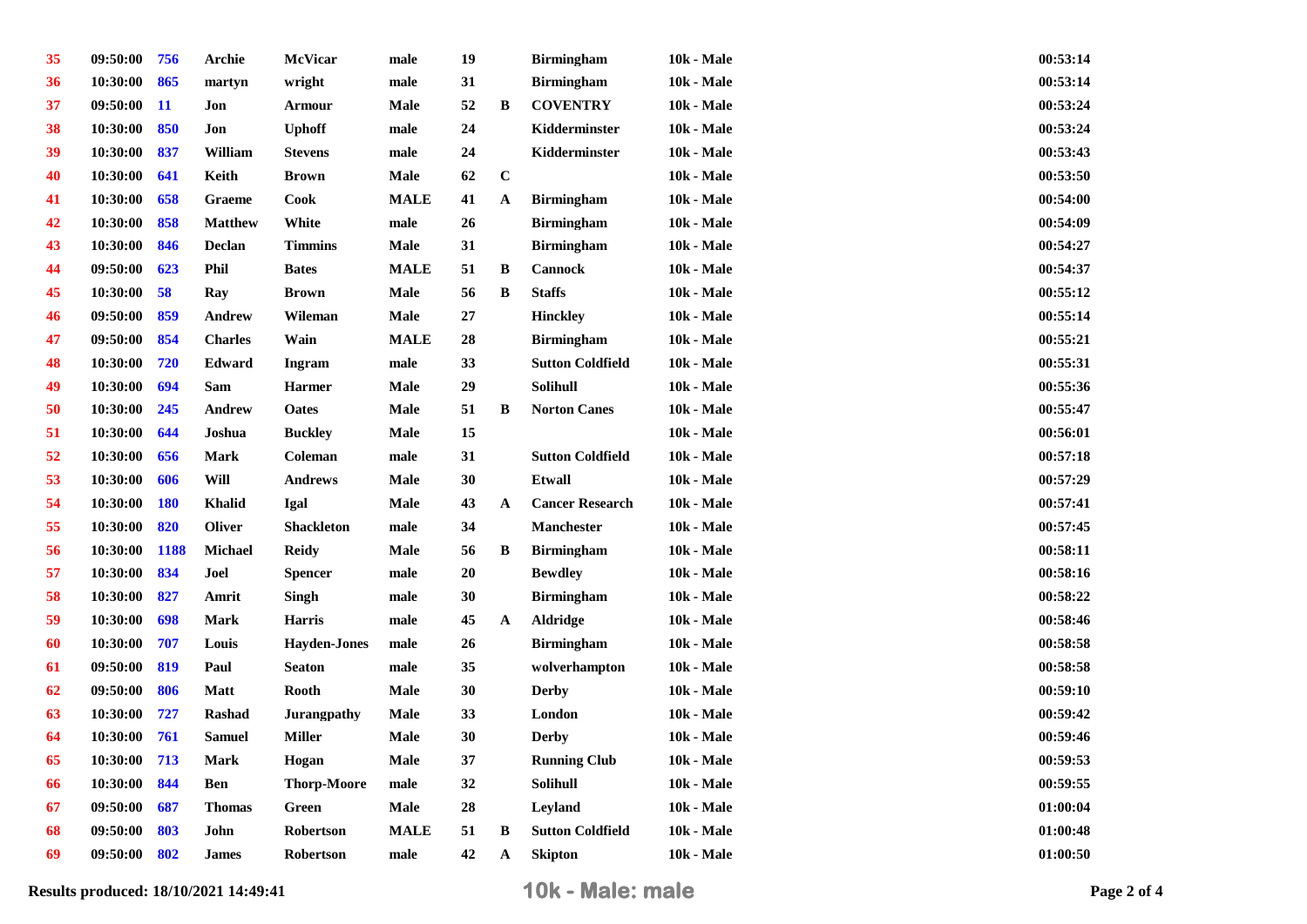| 70         | 10:30:00 | 745       | <b>Chris</b>          | Lowe              | Male        | 47       | A            | <b>Halesowen</b>          | <b>10k - Male</b> | 01:00:59 |
|------------|----------|-----------|-----------------------|-------------------|-------------|----------|--------------|---------------------------|-------------------|----------|
| 71         | 10:30:00 | 746       | David                 | Lowe              | <b>Male</b> | 45       | $\mathbf{A}$ | Halesowen                 | <b>10k - Male</b> | 01:01:00 |
| 72         | 10:30:00 | 661       | Marc                  | Crawford          | male        | 47       | A            | <b>Stone</b>              | <b>10k - Male</b> | 01:01:23 |
| 73         | 10:30:00 | 718       | Korneliusz            | Hulin             | <b>Male</b> | 48       | $\mathbf{A}$ | <b>Birmingham</b>         | <b>10k - Male</b> | 01:01:49 |
| 74         | 09:50:00 | 807       | <b>Samuel</b>         | <b>Rooth</b>      | <b>Male</b> | $\bf 27$ |              | Ashby de la Zouch         | <b>10k - Male</b> | 01:03:16 |
| 75         | 10:30:00 | 631       | Jamie                 | <b>Blundell</b>   | male        | 48       | $\mathbf{A}$ | Solihull                  | 10k - Male        | 01:03:31 |
| 76         | 10:30:00 | 841       | <b>Miles</b>          | <b>Ten Brinke</b> | male        | 30       |              | <b>Birmingham</b>         | <b>10k - Male</b> | 01:05:06 |
| 77         | 10:30:00 | <b>14</b> | Conor                 | <b>Aynsley</b>    | <b>Male</b> | 26       |              | Wolverhampton             | <b>10k - Male</b> | 01:05:56 |
| 78         | 10:30:00 | 722       | Patrick               | <b>Jagger</b>     | male        | 23       |              | <b>Taunton</b>            | <b>10k - Male</b> | 01:05:58 |
| 79         | 09:50:00 | 605       | <b>David</b>          | <b>Allen</b>      | male        | 33       |              | <b>Birmingham</b>         | <b>10k - Male</b> | 01:06:27 |
| 80         | 10:30:00 | 626       | christopher bennett   |                   | <b>Male</b> | 50       | B            | tividale trotters         | 10k - Male        | 01:06:54 |
| 81         | 10:30:00 | 790       | <b>Jason</b>          | <b>Peters</b>     | <b>Male</b> | 39       |              | <b>Sutton Coldfield</b>   | 10k - Male        | 01:07:26 |
| 82         | 10:30:00 | 1122      | Joewilliam            | Gallagher         | <b>Male</b> | 21       |              |                           | <b>10k - Male</b> | 01:07:57 |
| 83         | 10:30:00 | 786       | Sandip                | Parekh            | <b>Male</b> | 45       | $\mathbf{A}$ | <b>Great Barr</b>         | <b>10k - Male</b> | 01:08:44 |
| 84         | 10:30:00 | 635       | Tim                   | <b>Bradshaw</b>   | male        | 56       | B            | <b>Newcastle Under Ly</b> | 10k - Male        | 01:08:51 |
| 85         | 10:30:00 | 732       | Rahul                 | Kattri            | <b>Male</b> | 21       |              | <b>Bindi's Angel's</b>    | <b>10k - Male</b> | 01:09:00 |
| 86         | 10:30:00 | 839       | <b>Ben</b>            | Sullivan          | <b>MALE</b> | 30       |              | Wolverhampton             | <b>10k - Male</b> | 01:09:15 |
| 87         | 10:30:00 | 686       | <b>Clive</b>          | Gordon            | <b>MALE</b> | 46       | $\mathbf{A}$ | Oldbury                   | <b>10k - Male</b> | 01:09:44 |
| 88         | 10:30:00 | 823       | Gavin                 | <b>Shepherd</b>   | <b>MALE</b> | 45       | A            | Oldbury                   | 10k - Male        | 01:09:46 |
| 89         | 10:30:00 | 652       | <b>Dave</b>           | <b>Caswell</b>    | <b>MALE</b> | 49       | $\mathbf{A}$ | <b>Halesowen</b>          | 10k - Male        | 01:09:51 |
| 90         | 10:30:00 | 643       | David                 | <b>Bruce</b>      | <b>Male</b> | 31       |              | Stourbridge               | <b>10k - Male</b> | 01:10:50 |
| 91         | 10:30:00 | 856       | <b>Daniel</b>         | Wainwright        | Male        | 40       | $\mathbf{A}$ | Wolverhampton             | <b>10k - Male</b> | 01:11:17 |
| 92         | 10:30:00 | 692       | <b>Mohammed Haque</b> |                   | male        | 28       |              | <b>Birmingham</b>         | <b>10k - Male</b> | 01:11:24 |
| 93         | 10:30:00 | 316       | Patrick               | <b>Spillane</b>   | <b>Male</b> | 27       |              | <b>Sutton Coldfield</b>   | <b>10k - Male</b> | 01:12:10 |
| 94         | 10:30:00 | 651       | <b>Nicholas</b>       | Cartwright        | Male        | 36       |              | <b>Stourbridge</b>        | <b>10k - Male</b> | 01:12:27 |
| 95         | 10:30:00 | 702       | <b>Neil</b>           | <b>Harrison</b>   | male        | 47       | A            | <b>Birmingham</b>         | <b>10k - Male</b> | 01:12:49 |
| 96         | 10:30:00 | 632       | John                  | <b>Blythe</b>     | <b>Male</b> | 40       | A            | <b>Birmingham</b>         | <b>10k - Male</b> | 01:12:52 |
| 97         | 10:30:00 | 603       | Joshua                | <b>Addison</b>    | Male        | 28       |              | <b>Cancer Research</b>    | <b>10k - Male</b> | 01:13:41 |
| 98         | 10:30:00 | 646       | John                  | <b>Butler</b>     | Male        | 77       | $\mathbf C$  | <b>Stratford AC</b>       | <b>10k - Male</b> | 01:14:07 |
| 99         | 10:30:00 | 701       | Jonathan              | <b>Harrison</b>   | <b>Male</b> | 29       |              | <b>Birmingham</b>         | <b>10k - Male</b> | 01:15:28 |
| <b>100</b> | 10:30:00 | 679       | Paul                  | Gallagher         | <b>Male</b> | 48       | $\mathbf{A}$ | <b>Birmingham</b>         | <b>10k - Male</b> | 01:15:45 |
| <b>101</b> | 10:30:00 | 774       | <b>Martin</b>         | Muiru             | male        | 35       |              | <b>Solihull</b>           | <b>10k - Male</b> | 01:15:51 |
| <b>102</b> | 10:30:00 | 681       | steven                | gallagher         | male        | 50       | B            | <b>Birmingham</b>         | <b>10k - Male</b> | 01:17:10 |
| <b>103</b> | 10:30:00 | 678       | <b>Henry</b>          | gallagher         | male        | 14       |              | <b>Birmingham</b>         | <b>10k - Male</b> | 01:17:14 |
| <b>104</b> | 09:50:00 | 617       | Michael               | <b>Barlow</b>     | Male        | 41       | $\mathbf{A}$ | <b>Skelmersdale</b>       | <b>10k - Male</b> | 01:17:18 |